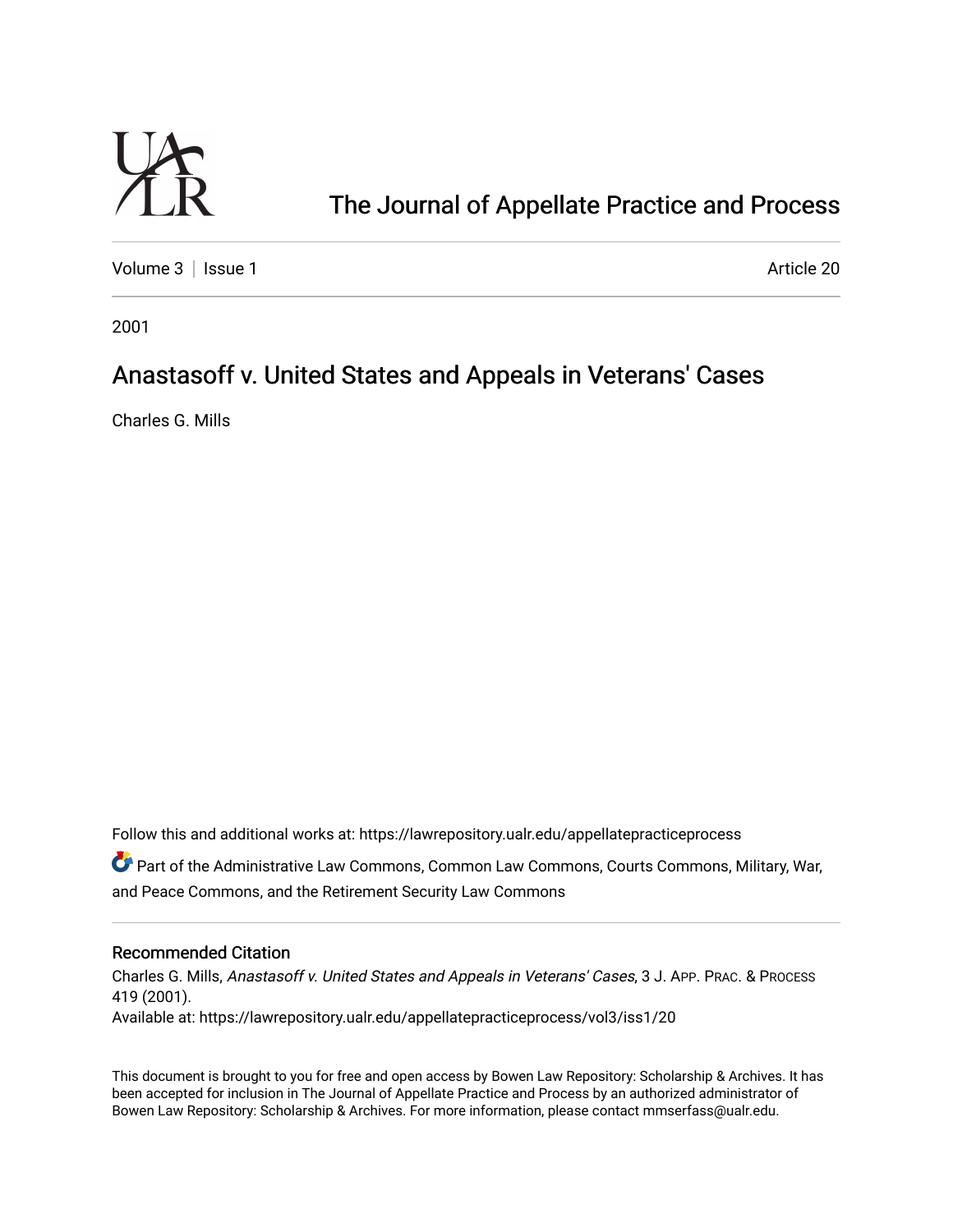### *ANASTASOFF v. UNITED STATES* AND APPEALS IN VETERANS' CASES

#### Charles G. Mills\*

The reasoning of Judge Richard S. Arnold in the Eighth Circuit case of *Anastasoff v. United States,'* in which the panel held that all of its decisions must constitutionally be considered precedent by that court, is directly contrary to the attitude of the United States Court of Appeals for Veterans' Claims' and the Court of Appeals for the Federal Circuit, the two courts responsible for almost the entire body of the law of veterans' benefits. If these courts reconsider their approach toward unpublished opinions in light of the reasoning of *Anastasoff,* it could cause a profound change in the substance of the law of veterans' benefits.

Veterans' pensions were provided for in 1789 by the First Session of the First Congress, $3$  and some form of veterans' benefits have been part of the laws of the United States ever since. In the nineteenth century such benefits sometimes exceeded one-third of the federal budget.<sup>4</sup> They also were significantly expanded by the G.I. Bill of Rights following World War II. Despite this, the case law concerning veterans' benefits was essentially non-existent until the adoption of the Veterans Judicial Review Act on August 16, 1989.' The case

THE JOURNAL OF APPELLATE PRACTICE AND PROCESS Vol. 3, No. 1 (Spring 2001)

<sup>\*</sup> B.A., Yale University 1962; J.D., Boston College 1967; Judge Advocate, The American Legion, Department of New York.

**<sup>1.</sup>** 223 F.3d 898 (8th Cir. 2000), *vacated as noot,* 235 F.3d 1054 (8th Cir. 2000) (en banc).

<sup>2.</sup> Formerly the Court of Veterans' Appeals.

<sup>3.</sup> Ch. XXIV of the **Ist** Sess. of the 1st Cong., **I** Stat. 95 (1789); *see also* Ch. XXVII of the 2d Sess. of the 1st Cong., **I** Stat. 129 (1790); Ch. XXIV of the 3d Sess. of the 1st Cong., I Stat. 218 (1791).

*<sup>4.</sup> See* Michael J. Bennett, *When Dreams Came True: The G.L Bill and the Making of* America 40-41 (Brasseys Inc. 1996).

<sup>5. 38</sup> U.S.C. §§ 7251-7298 (1991).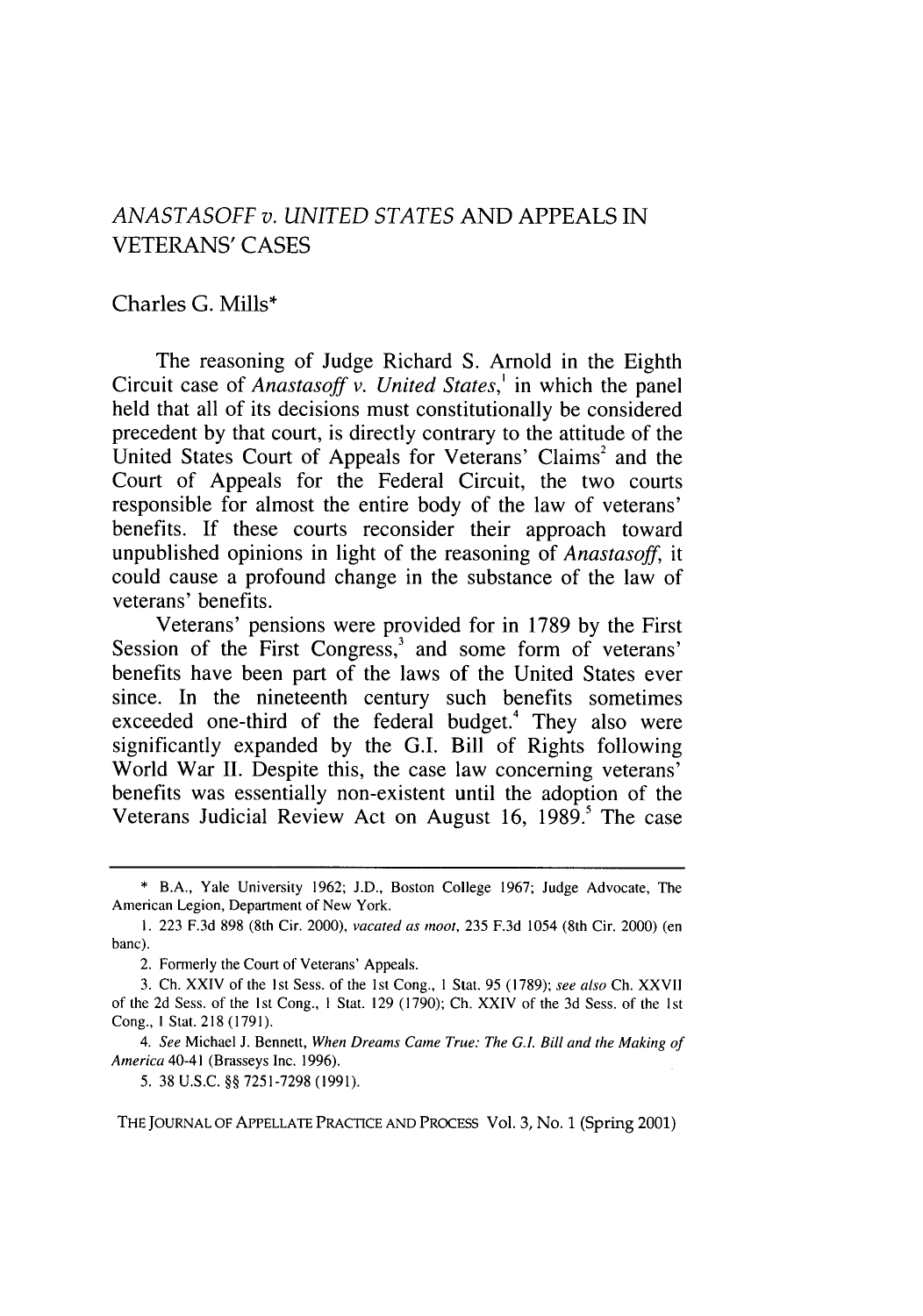law on veterans' benefits has been made in its entirety since January 22, 1990, $6$  and—with the exception of one U. S. Supreme Court affirmance<sup>7</sup>—has been made entirely by two courts: the United States Court of Appeals for Veterans' Claims and the Court of Appeals for the Federal Circuit.

With the adoption of the Veterans Judicial Review Act and under Article I of the Constitution, Congress created the Court of Appeals for Veterans' Claims to hear appeals from the Board of Veterans' Appeals, which conducts the final non-adversarial administrative review within the Department of Veterans' Affairs.<sup>8</sup> Under Rule 30 of the Court of Appeals for Veterans' Claims, cases decided by the court may not be cited as precedent in any action before the court if the decision is taken by a single judge, if the decision is not published in the Veterans Appeals Reporter, or if the decision is withdrawn after being published.<sup>9</sup> From December 1989 to July 2000, the Veterans' Claims court considered over 17,000 cases. For the fiscal year 2000 the Court expects to decide about  $2,195$  cases.<sup>10</sup> Of those opinions, the court recognized only about ten percent as precedential.

The Federal Circuit also limits the citation of its "nonprecedential" opinions and orders. As set forth in *Hamilton v. Brown,"* the Federal Circuit has a three-part classification of its cases: those that end with full opinions, those that end with one sentence orders, and those that merit something more than a

9. Rule 30 of the Court of Appeals for Veterans' Claims reads:

**(1)** taken by a single judge;

(2) not published in the Veterans Appeals Reporter; or

(3) withdrawn after having been published in the Veterans Appeals Reporter.

(b) A person may refer to an action described in Rule  $30(a)(1)$ ,  $(2)$ , or  $(3)$  only when the binding or preclusive effect of that action, rather than its quality as precedent, is relevant. A copy of the action cited must be attached to the document containing such reference.

Vet. App. R. 30 (2000).

10. About twenty-one percent of these cases are decided on procedural grounds and the rest are determined on the merits. Sixth Judicial Conference of the U. S. Court of Appeals for Veterans' Claims, Opening Remarks of the Chief Judge.

**1I.** *Hamilton v. Brown,* 39 F.3d 1574 (Fed. Cir. 2000).

*<sup>6.</sup> Matter of Quigley,* 1 Vet. App. 1 (1990).

*<sup>7.</sup> Brown v. Gardner,* 513 U.S. 115 (1994).

<sup>8. 38</sup> U.S.C. § 7251 (Supp. 2000).

<sup>(</sup>a) A party, intervenor, or amicus curiae may not cite as precedent any action of this Court that is: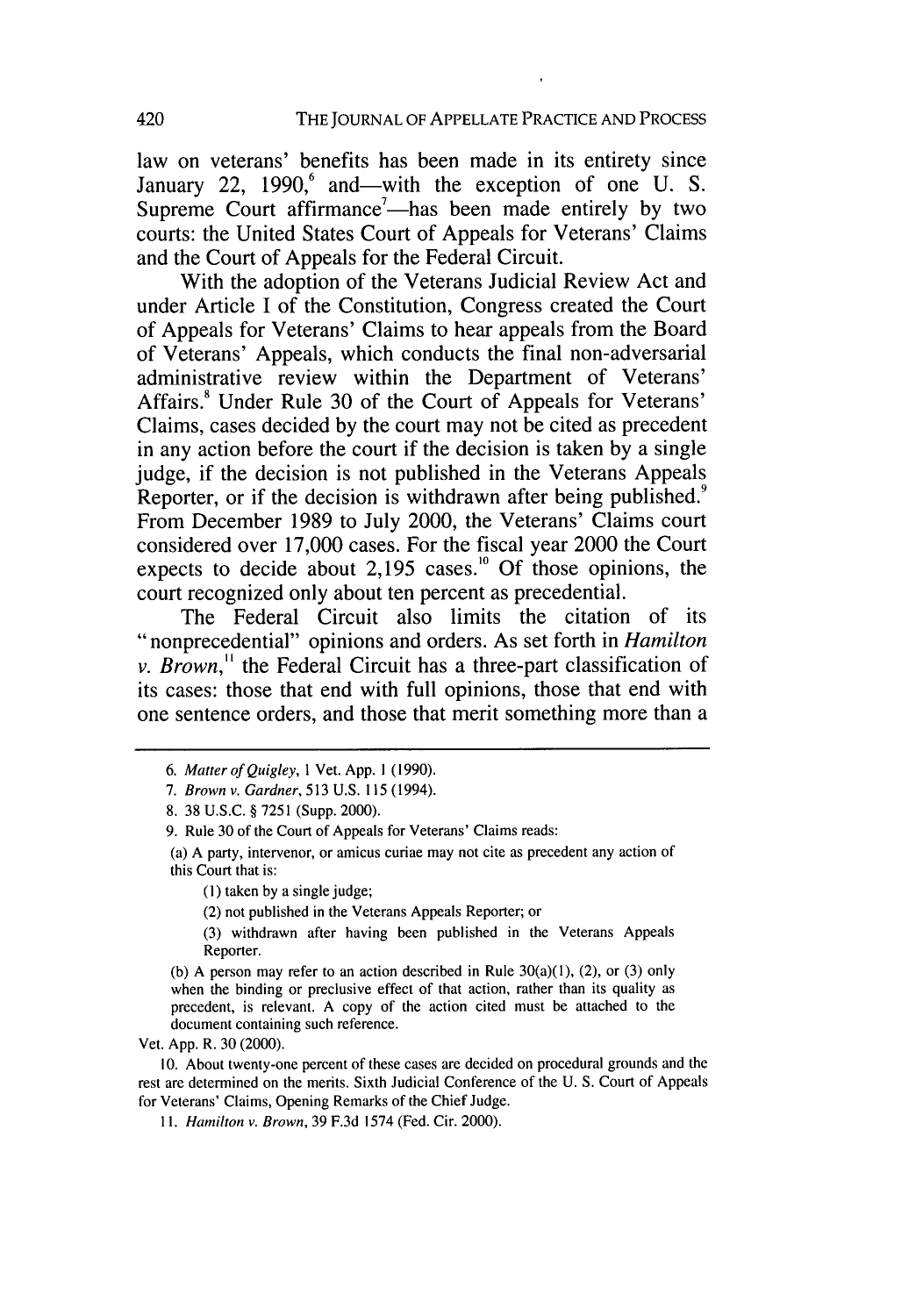one sentence order and something less than a full opinion.'2 The Court says the cases in this last group "do not represent the considered view of the Federal Circuit regarding aspects of a particular case beyond the decision itself." **"**

During the 1990s, the Court of Appeals for the Federal Circuit decided at least 536 cases on appeal from the United States Court of Appeals for Veterans' Claims. Of those 536 cases, the court published opinions in fifty-five. After those fifty-five cases and between October 1998 and July 2000, the Federal Circuit published an additional twenty opinions in veterans' cases. As of July 2000, these seventy-five cases and one Supreme Court case affirming one of them<sup>14</sup> constitute the entire body of case law concerning the benefits, pensions, and healthcare of veterans and their survivors that the Federal Circuit permits to be cited as precedent.

The approaches of these two courts are in direct conflict with the reasoning expressed by the Eighth Circuit in *Anastasoff* as to the use of unpublished or otherwise "nonprecedential" opinions. There is, of course, an important difference between the Eighth Circuit rule determined in *Anastasoff* to be unconstitutional and Rule 30 of the Court of Appeals for Veterans Claims. Rule 30 is not a judicial usurpation of legislative authority because it is a rule of a court created under Article I, not Article III of the Constitution. There is no constitutional mandate that tribunals created by Congress make an initial examination of claims against the government observe judicial precedents. A rational scheme to determine which decisions of such a tribunal are precedents does not violate the separation of powers the way the rule invalidated in *Anastasoff* did.

However, the broad concept underlying *Anastasoff*—that every case decided by a court must, constitutionally, be considered precedent-would have far-reaching effects if adopted by the Federal Circuit. Under the reasoning of *Anastasoff,* the summary affirmance by the Federal Circuit of an unpublished one-judge order of the Court of Appeals for

<sup>12.</sup> *Id.* at 1581.

<sup>13.</sup> *Id.* (noting that "nonprecedential opinions are not citable to this court, ... and they are not intended to convey this court's view of law applicable in other cases").

<sup>14.</sup> *Brown v. Gardner,* 513 U.S. 115 (1994).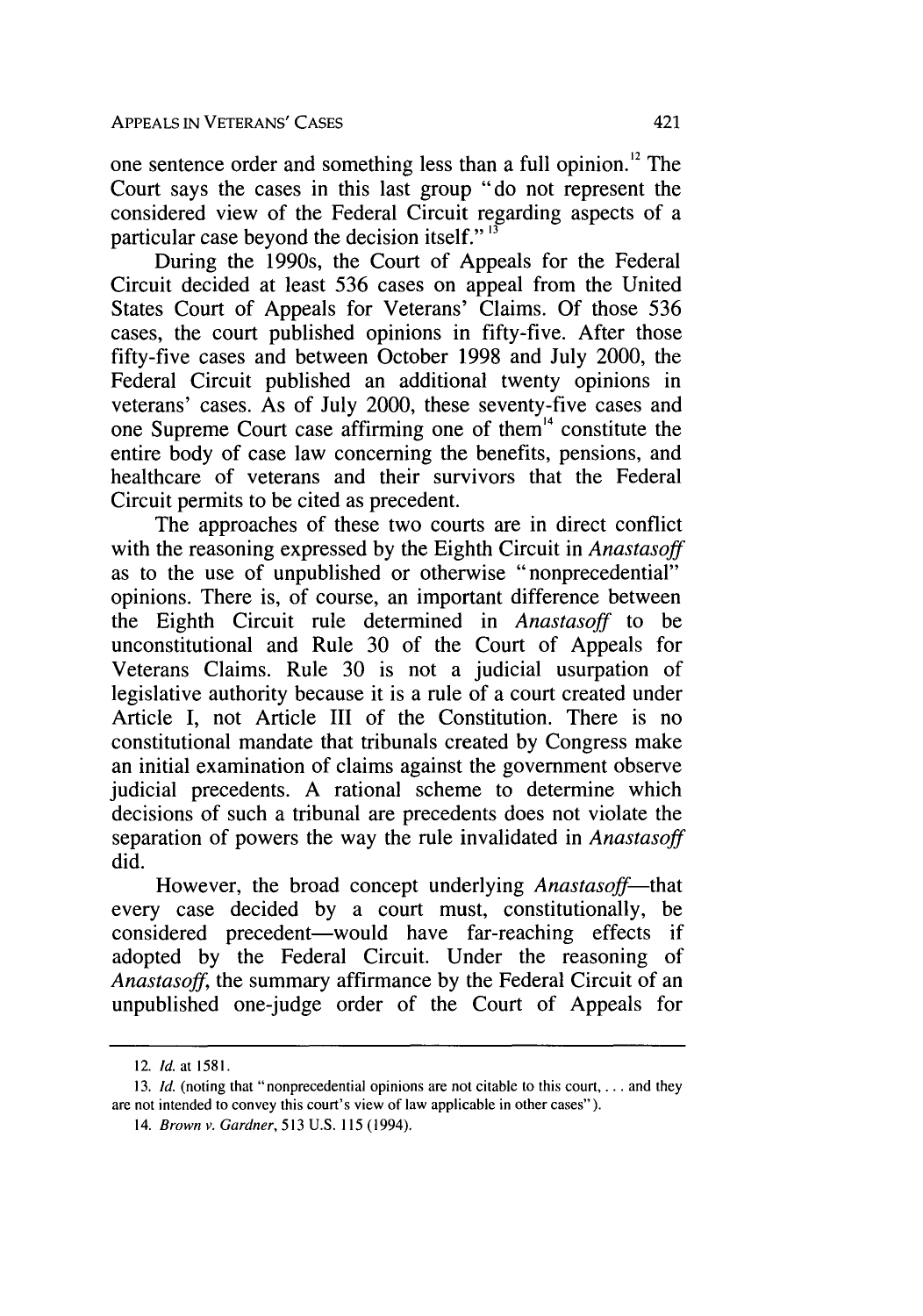Veterans' Claims would have the force of precedent and would be controlling in the lower court. Therefore, if the Federal Circuit adopts the *Anastasoff* reasoning, there will be an immediate ten-fold increase in precedential cases.

It has been argued that the Federal Circuit's approach to unpublished opinions actually benefits future veteran parties because the court can publish decisions favorable to veterans in order to give them precedential authority, but write unpublished decisions in cases adverse to the veteran in order to inform the veteran as to the reasons his claim was rejected, without thereby creating a precedent.'5 According to a study done by Professor William Fox of the Columbus School of Law, Catholic University, the Federal Circuit was more likely to reverse in recent years than in the early 1990s, and also more likely to publish its reversals.<sup>16</sup> Of those reversals, Professor Fox determined that nineteen were favorable to veterans, two were adverse to veterans, and two were neutral. These published reversals seem to reflect a strong public recognition by the Federal Circuit that Congress intends for veterans to be assisted in establishing the facts to support their claims and be given "every benefit that can be supported in law." **"** However, to ascertain the true extent to which veterans receive this assistance and these benefits, one must look to both published and unpublished law.

That one class of parties is favored by designating certain opinions as unpublished and nonprecedential is not a justification for the practice. Furthermore, the exclusion of much of the body of veterans' benefits law from precedential effect actually benefits the Secretary of Veterans' Affairs in at least two ways.

First, because the Secretary of Veterans' Affairs is a party to every veterans' benefits case, the office of his General Counsel is completely aware of all unpublished decisions in this field and can evaluate the probability of his success in new cases based on this knowledge. Generally the veteran or his survivor

<sup>15.</sup> Address of Richard M. Hipolit, Dep. Gen. Counsel, Dept. of Veterans' Affairs, at the Sixth Judicial Conference of the Court of Appeals for Veterans' Claims.

<sup>16.</sup> Reported at the proceedings of the Sixth Judicial Conference of the United States Court of Appeals for Veterans' Claims.

<sup>17.</sup> Collaro *v.* West, 136 F.3d 1304, 1309 (Fed. Cir. 1998).